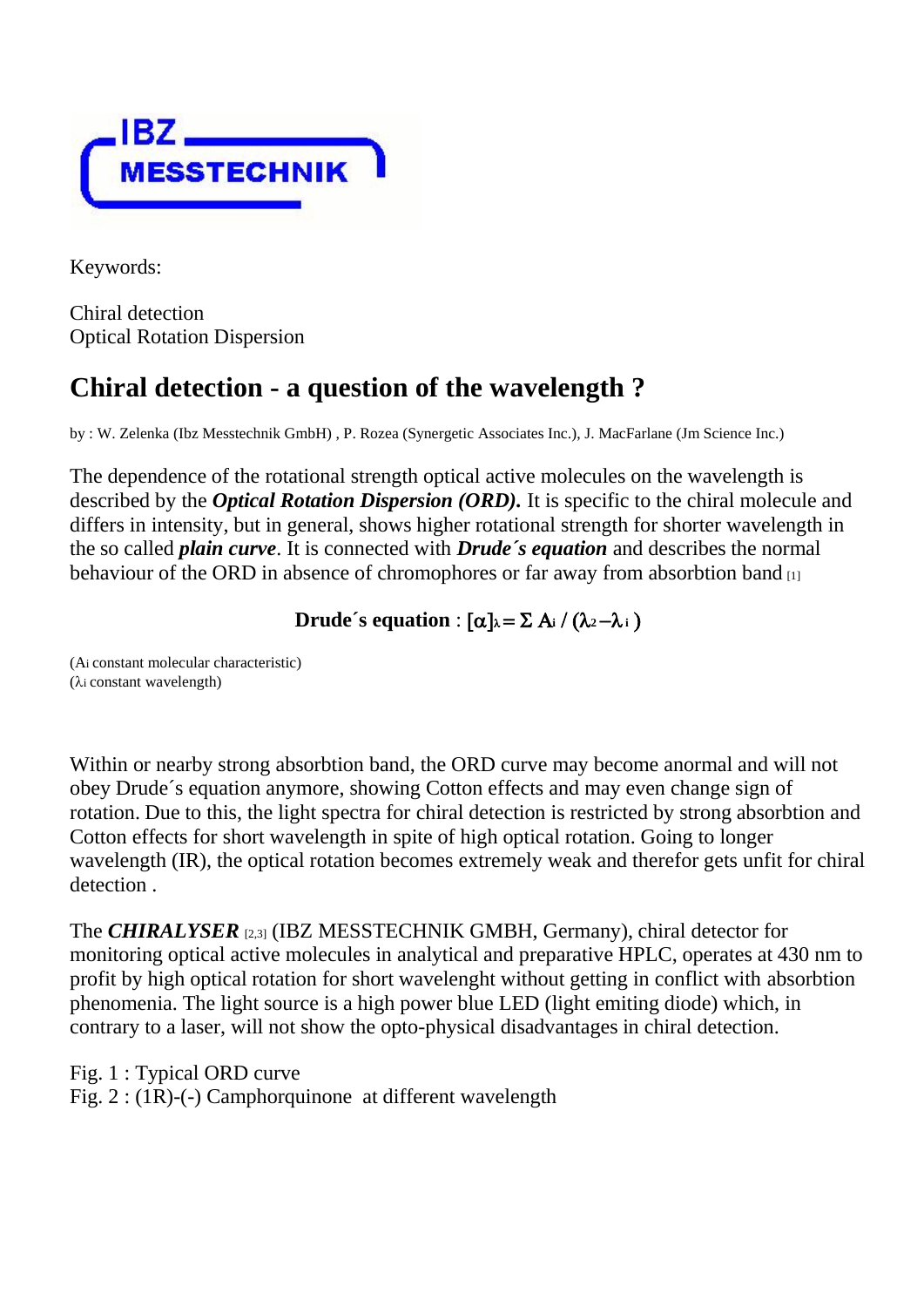

Meet the author: info@ibzmesstechnik.de ///www.ibzmesstechnik.de PRozea@aol.com jmscience@compuserve.com/// www.jmscience.com

References: [1] G. Snatzke, Angew.Chemie, 80, 15ff (1968) [2] W. Zelenka, A. Leiminer, A. Manschreck, GIT Fachz.Lab.37 (1993); Chem.Abstr.118 (1993) 182 432 [3] IBZ (unpublished results)